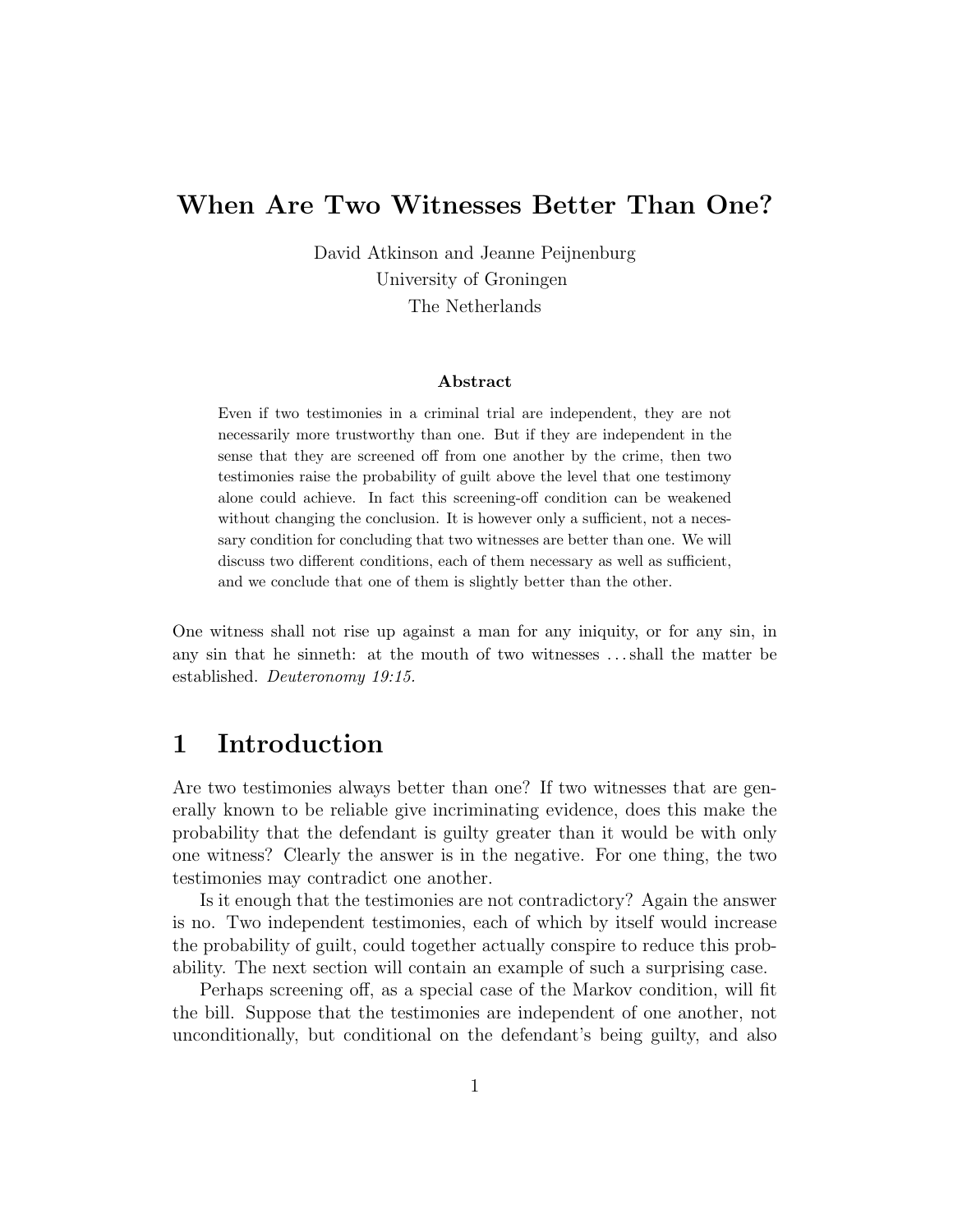conditional on her being innocent. Is it now the case that the probability of guilt is greater with two incriminating testimonies rather than just one? L. Jonathan Cohen has shown that indeed it is.<sup>1</sup> In fact, Cohen demonstrated that even a weakened version of screening off is sufficient to obtain the result. Conditional on guilt, the testimonies may be either independent or negatively correlated, and conditional on innocence they may be either independent or positively correlated. Assuming that each of the two testimonies is indeed incriminating (i.e. each raises the probability that the defendant is guilty), weakened screening off guarantees that two testimonies are better than one.

Weakened screening off is however by no means necessary to draw this conclusion. This was first shown by L.J. O'Neill, who formulated a condition that is both necessary and sufficient.<sup>2</sup> The same condition was later given by George Schlesinger, who proves it in a different manner.<sup>3</sup> Both proofs in a sense rely on Cohen's demonstration. We will establish a slightly different necessary and sufficient condition, one that does not depend on Cohen's argument and which has some practical advantage over the O'Neill-Schlesinger condition.

We shall proceed as follows. In Section 2 we consider a murder trial and show that in general two independent testimonies may reduce the probability below what it was in the presence of only one testimony. In Section 3 we demonstrate that this is no longer the case if a Markov condition is in place: under that condition, two testimonies make it more probable that the crime has been committed. Section 4 is devoted to a relaxation of the Markov condition; and we explain how Cohen's argument can be considerably simplified. In Section 5 we outline the necessary and sufficient condition as formulated by O'Neill and Schlesinger, followed by an alternative condition that is likewise necessary and sufficient. In Section 6 we explain why the alternative is to be preferred in some cases.

## 2 Murder Most Foul

Alice and Bob live in a large house and have been married for many years. But one day Bob is found dead in the couple's bedroom. He had been shot

<sup>&</sup>lt;sup>1</sup>Cohen 1976, Cohen 1977, 104-107.

<sup>2</sup>O'Neill 1982.

<sup>3</sup>Schlesinger 1991, 155-157. Schlesinger fails to mention O'Neill, although he must have been familiar with his result, having seen Cohen's reply to O'Neill (Cohen 1982).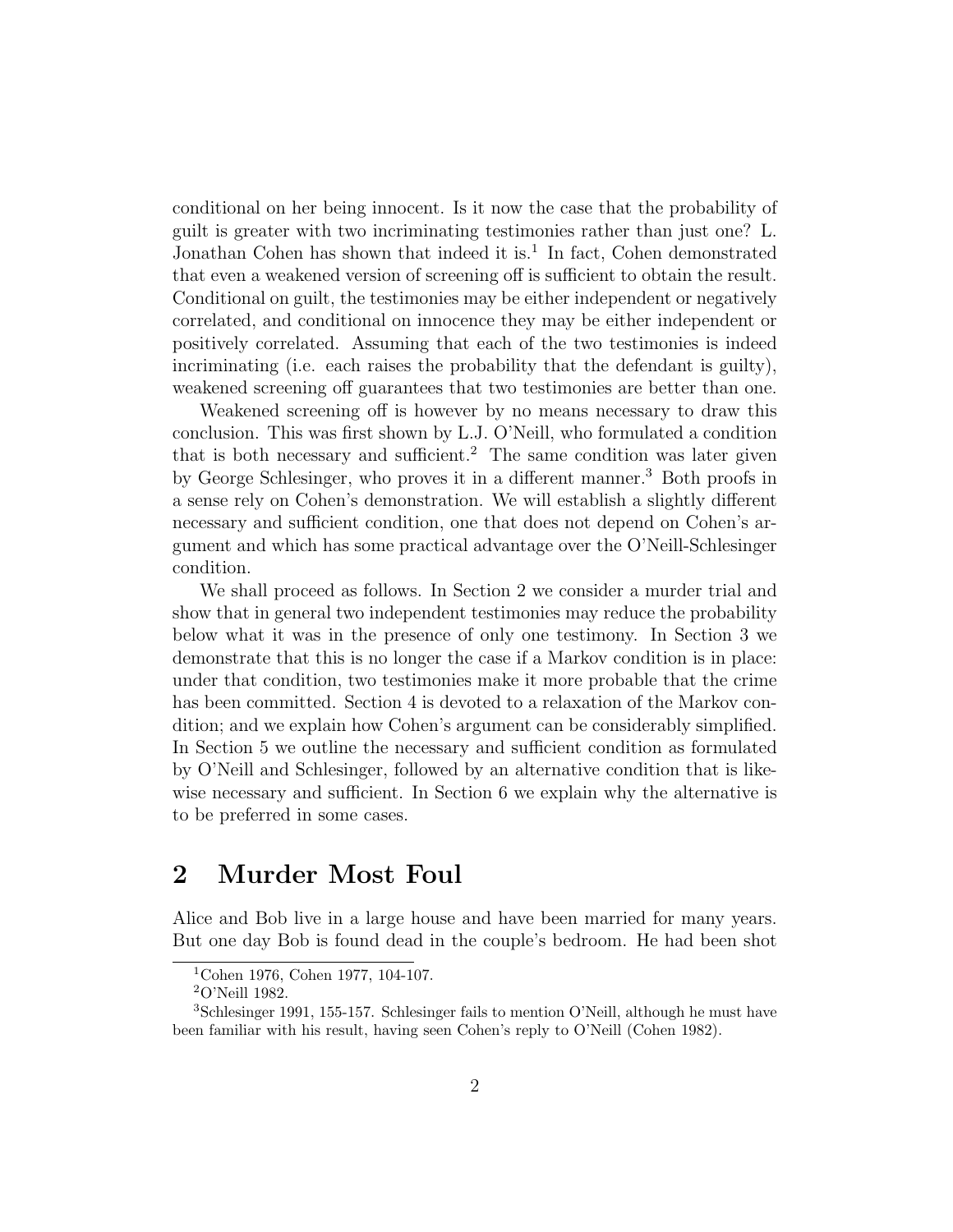in the head. Alice is a prime suspect as the perpetrator of the crime; she is arraigned and the prosecutor claims that

C : Alice killed her husband.

There are two witnesses for the prosecution, Clara and Deanna. Clara testifies

 $T_1$ : Alice had a gun in her purse on the night of the crime.

Deanna claims that

 $T_2$ : Alice had an argument with Bob on the night of the crime.

Clearly, each testimony increases the probability that Alice committed the crime:

$$
P(C|T_1) > P(C)
$$
 and  $P(C|T_2) > P(C)$ . (1)

It might appear that both testimonies together should make it more probable that Alice killed her husband than would just one of the testimonies by itself. That is, if (1), it seems as though the following inequalities should hold:

$$
P(C|T_1 \wedge T_2) > P(C|T_1)
$$
 and  $P(C|T_1 \wedge T_2) > P(C|T_2)$ . (2)

But of course this conclusion is not necessarily true. For suppose that Clara had asked Deanna to trump up some claim if she, Clara, should be asked to produce her testimony. Then it would seem clear that adding Deanna's testimony will not increase the probability of Alice's guilt above what it would have been if only Clara had testified.

One might guess that, if there is on the contrary no collusion or other relevant contact between Clara and Deanna, so that testimonies  $T_1$  and  $T_2$  are independent of one another, then the inequalities (2) should hold. However, independence of the testimonies, that is

$$
P(T_1|T_2) = P(T_1), \t\t(3)
$$

is in fact *not* a sufficient condition for the validity of  $(2)$ . Here is a counterexample. Look at the probability distribution in the Venn diagram of Figure 1. The triple probabilities can be read off from the diagram; for example  $P(T_1 \wedge T_2 \wedge C) = \frac{1}{64}$  and  $P(\neg T_1 \wedge \neg T_2 \wedge \neg C) = \frac{33}{64}$ .

With this probability distribution we check that (1) and (3) are satisfied, but

$$
P(C|T_1 \wedge T_2) = \frac{1}{4} < \frac{7}{16} = P(C|T_1) = P(C|T_2).
$$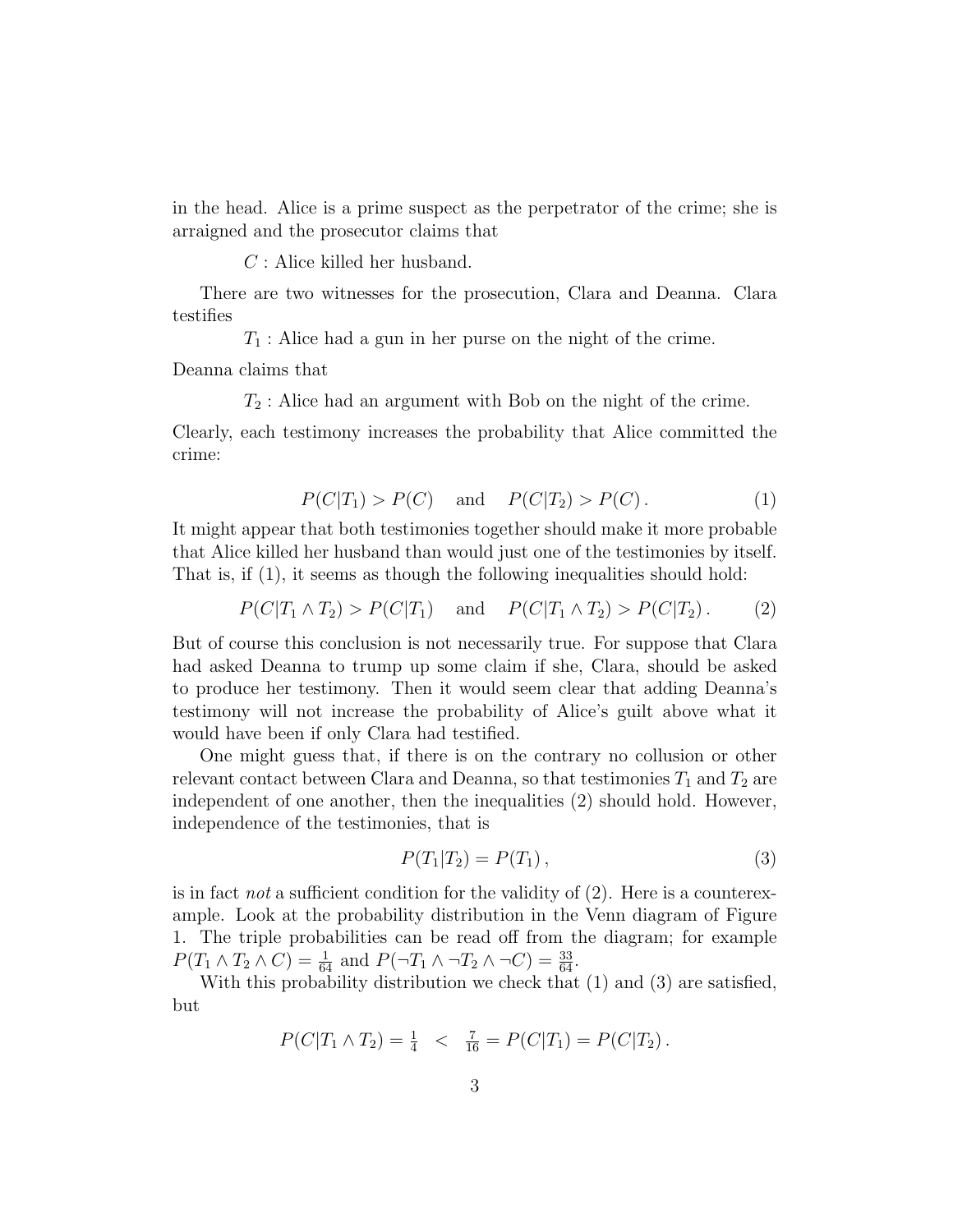So in this example the two testimonies together would actually decrease the probability of Alice's guilt from the value that one testimony alone would produce, and this despite the fact that the testimonies are independent.



Figure 1: Triple probabilities for independent testimonies

In Section 6 we return to Alice and the hapless Bob; but first we shall look at some further examples in order to explain the condition of screening off.

## 3 The Markov Condition

The Markov condition has proven to be of use in various contexts: Hans Reichenbach introduces it as the screening-off requirement in his discussion of the common cause; and nowadays it is much applied in DAGs and in algorithms for search engines.<sup>4</sup> In the present discussion, the condition requires that the two testimonies by Clara and Deanna are screened off from one another in the sense that they are independent conditional on the defendant's being guilty, and also independent conditional on her being innocent. The difference between this condition and that of the previous section is that, in-

<sup>4</sup>Reichenbach 1956, 159; Pearl 2000.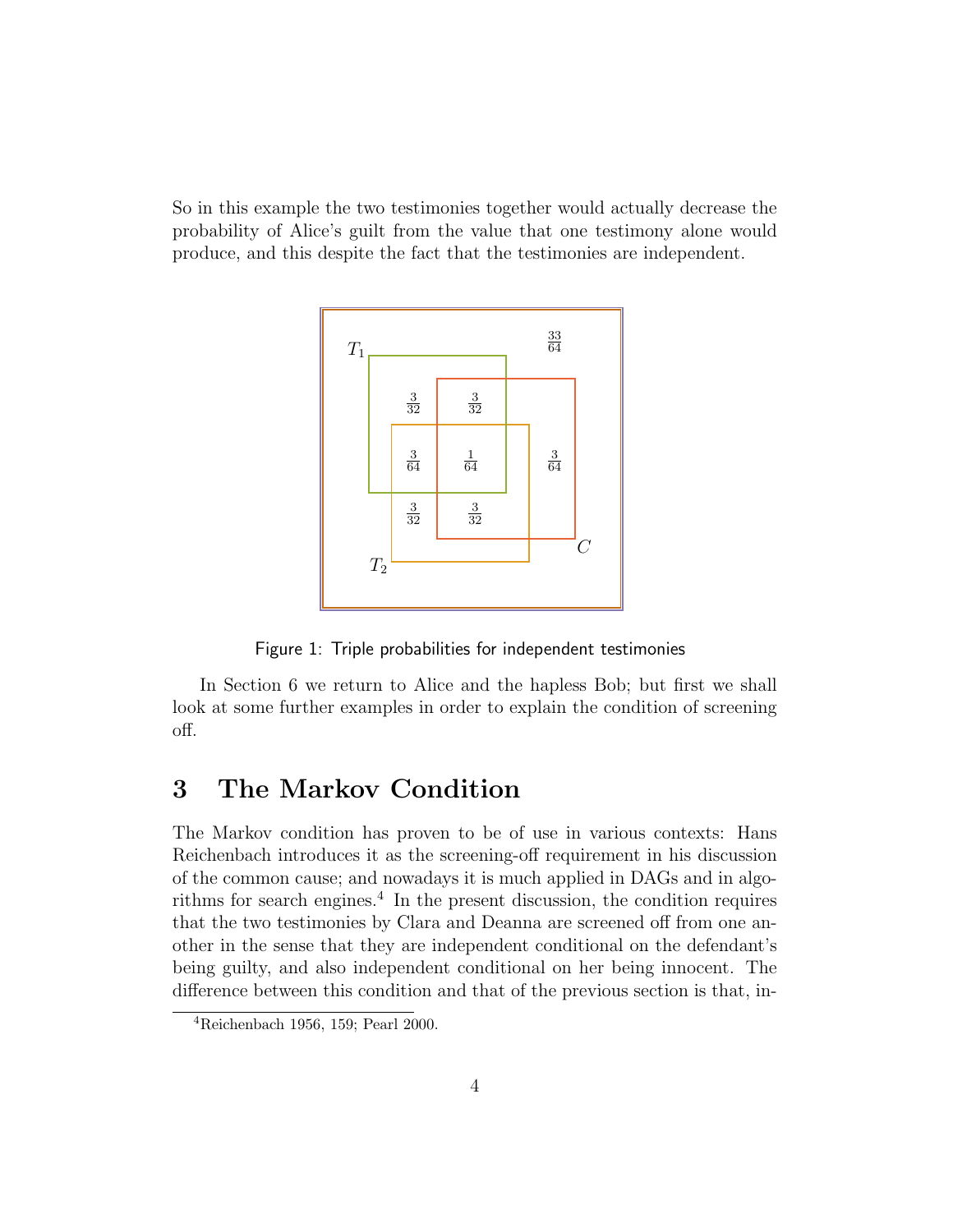stead of one restriction of unconditional independence, there are rather two conditional independence conditions.

Under screening off it does follow that two testimonies make the conclusion more probable than just one. Thus Erik Olsson writes:

[I]n the context of Conditional Independence, Weak Foundationalism does imply Coherence Justification. Indeed, the combined testimonies will, in this case, confer more support upon the conclusion than the testimonies did individually.<sup>5</sup>

'Conditional Independence' for Olsson is precisely the Markov condition; and 'Weak Foundationalism' implies in our example that  $C$  is made more probable by one testimony than it was in the absence of a testimony. 'Coherence Justification' means that the combined testimonies also render C more probable than it was in the absence of a testimony. The second sentence of Olsson is the stronger claim that the Markov condition is sufficient to guarantee that the combined testimonies make it more probable that the crime was commited than does just one testimony.

Here is an example of a situation in which screening off holds sway; it applies to the reviewing of a scientific paper rather than a courtroom situation. Consider the following propositions:

- $C$ : The paper is of high quality.
- $T_1$ : The expert reviewer  $\#1$  recommended publication.
- $T_2$ : The expert reviewer  $\#2$  recommended publication.

If we do not know whether any of these statements are true, we will conclude that the paper is more likely of high quality if reviewer 1, or reviewer 2, recommended publication, then if no reviews were made, i.e.  $P(C|T_1) > P(C)$ and  $P(C|T_2) > P(C)$ . Moreover, the probability that reviewer 1 recommended publication, given that the paper is of high quality, is the same as the probability that reviewer 1 recommended publication, given that the paper is of high quality and that reviewer 2 recommended publication, for the two reviewers are independent. That is, once we know that the paper is of high quality, it is very probable that reviewer 1 had recommended publication, and the recommendation of reviewer 2 does not affect this probability, so  $P(T_1|C \wedge T_2) = P(T_1|C)$ .

<sup>5</sup>Olsson 2017, 20.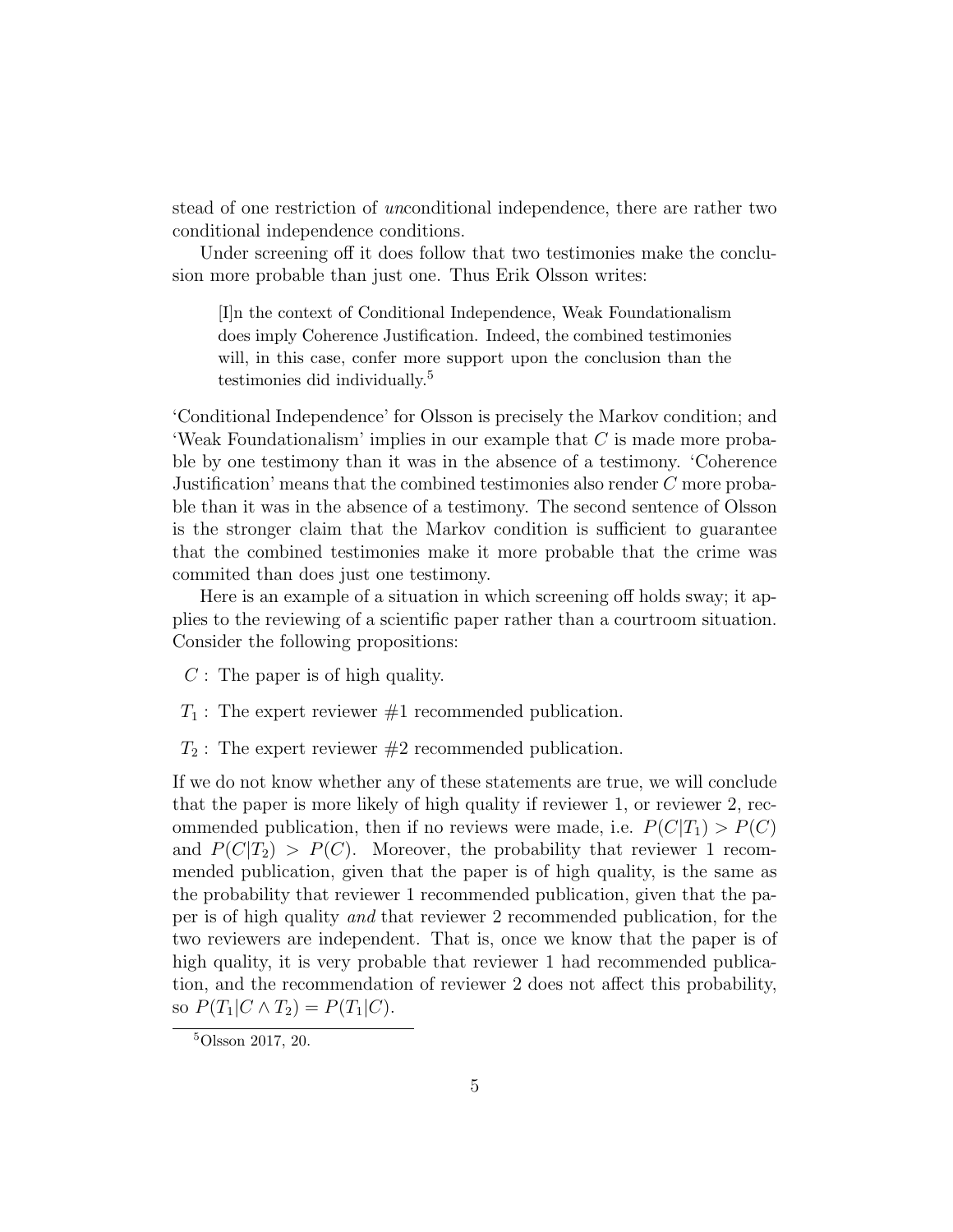This is not the full description of screening off, however. To achieve that we must add the corresponding equation in which  $C$  is replaced by its negation:  $P(T_1|\neg C \wedge T_2) = P(T_1|\neg C)$ . This condition means that the (low) probability that reviewer 1 recommended publication, given that the paper is not of high quality, is the same as the probability that reviewer 1 recommended publication, given that the paper is not of high quality, and that reviewer 2 recommended publication. In this case also, the recommendation of reviewer 2 does not affect the probability that reviewer 1 recommended publication.

L. Jonathan Cohen appears to be the first to have seen that the Markov condition is sufficient to guarantee that the combined testimonies make the defendant's guilt more probable than one would have done. In other words, he saw that two witnesses are better than one, i.e.

$$
P(C|T_1 \wedge T_2) > P(C|T_i) \qquad i = 1, 2. \tag{4}
$$

if the following three conditions are satisfied

$$
P(C|T_i) > P(C) \qquad i = 1, 2,
$$
  
\n
$$
P(T_1|C \wedge T_2) = P(T_1|C)
$$
  
\n
$$
P(T_1|\neg C \wedge T_2) = P(T_1|\neg C).
$$

Here the second and the third condition together constitute the Markov constraint. The first condition expresses the fact that the testimonies are indeed incriminating. In his book Cohen has expressed reservations about this condition, since it allegedly implies that some positive prior probability  $P(C)$ is assignable, which appears to be at odds with the practice in many legal systems.<sup>6</sup> Although Cohen is of course right in stressing the tension between actual judicial custom and formal probability theory, his complaint about the rôle of  $P(C)$  is perhaps overemphasized. Firstly, there is no need to attach a precise value to  $P(C)$ ; it is enough to assume that it is not zero, since we are interested in an increase of probability, and only if  $P(C)$  is positive can this take place. The numerical size of the increment is here of no concern: it is simply a premise that  $P(C|T_i)$  is greater than  $P(C)$ . Secondly, assuming that  $P(C)$  is not zero is in fact quite harmless. It reflects the logical possibility that a person is guilty, or in other words, that her being innocent is not a tautology. It seems to us that such an assumption has to be made, on

<sup>6</sup>Cohen 1977, 65, 107-108.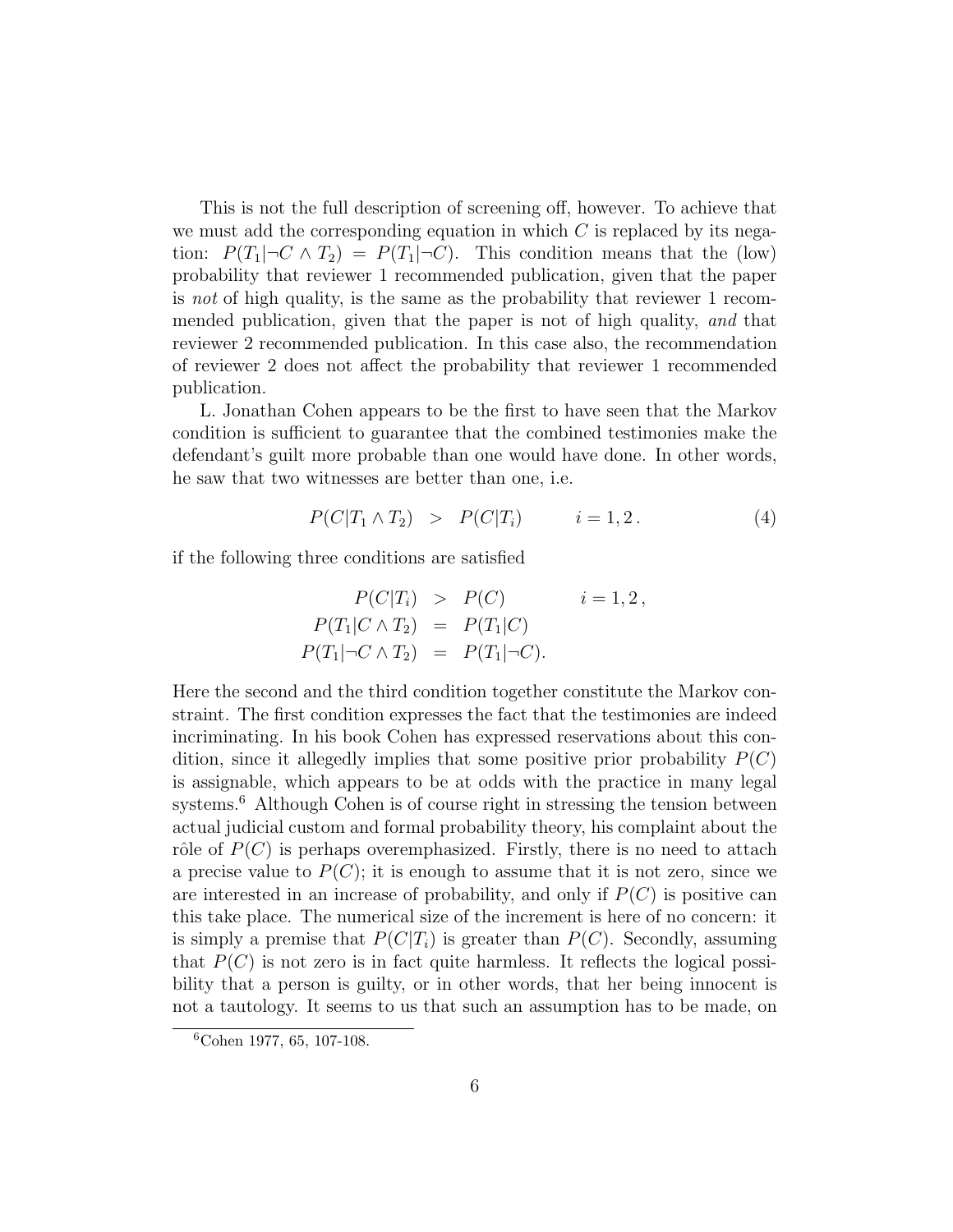pain of falling prey to some sort of tunnel vision. Thirdly,  $P(C|T_i) > P(C)$ is true if and only  $P(T_i|C) > P(T_i|\neg C)$  is true<sup>7</sup>, so we may always use the latter rather than the former if we want to avoid the offending  $P(C)$ .<sup>8</sup>

## 4 Relaxation of the Markov Condition

In the previous section we have seen that Cohen formally derived (4) from three conditions, but in fact he did more: he proved that (4) follows from conditions that are considerably weaker that these three, as we will now explain.

Suppose again that each of the two testimonies increases the probability that the defendant is guilty:  $P(C|T_i) > P(C)$  with  $i = 1, 2$ . Now weaken the Markov condition to:

$$
P(T_1|C \wedge T_2) \geq P(T_1|C)
$$
  
\n
$$
P(T_1|\neg C \wedge T_2) \leq P(T_1|\neg C).
$$
 (5)

Note that the two inequalities go in opposite directions, and also that the original Markov condition corresponds to the special case of (5) in which the inequality signs are replaced by equalities.

When are two witnesses better than one? If the witnesses agree that  $C$  is true, and the two witnesses go about their business independently, the two pieces of testimony discriminate more powerfully between C and  $\neg C$  than either does by itself, in the sense that

$$
\frac{P(T_1 \wedge T_2 | C)}{P(T_1 \wedge T_2 | -C)} > \frac{P(T_i | C)}{P(T_i | -C)} > 1 \qquad i = 1, 2
$$

Sober is thus interested in another inequality than Cohen's, namely the inequality in which C and  $\neg C$  are to the right, rather than to the left of the bar in  $P(|)$ . This inequality is easier to prove, since one does not have to go through Cohen's manipulations to move C to the left of the bar (see the next section and our appendix for the details of Cohen's insight). Sober assumes the Markov condition, but does not notice that his inequality is also valid when this condition is relaxed.

 $7$ On condition of course that all these conditional probabilities are defined, i.e. 0  $<$  $P(C) < 1$  and  $P(T_i) > 0$ .

<sup>8</sup>The question 'When are two witnesses better than one?' is sometimes raised in a different sense than the one that we are considering and that Cohen had in mind. For example, Elliott Sober writes (Sober 2008,  $42$  — we have adjusted the symbols to agree with our notation):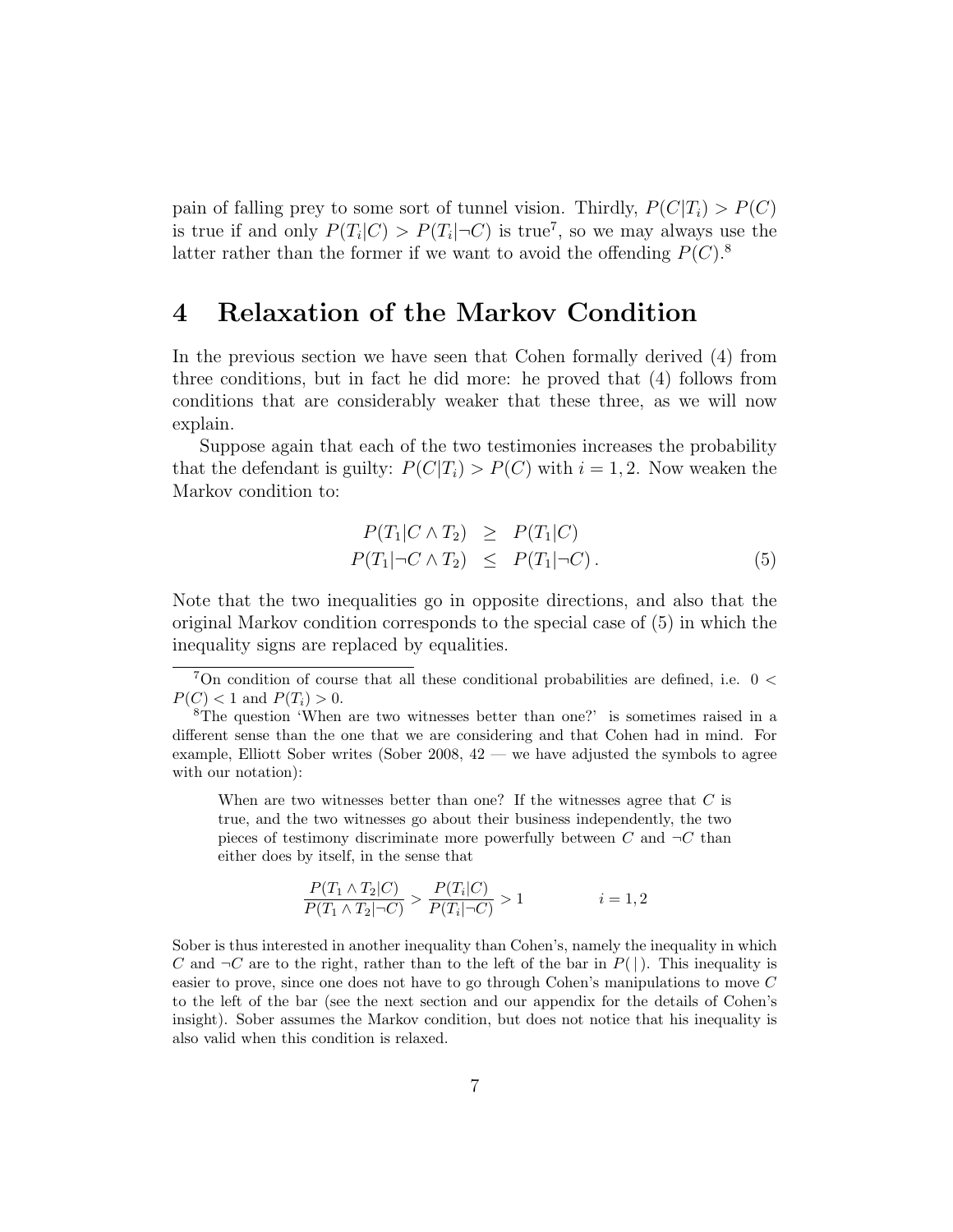According to Cohen, from (5) it follows that two witnesses are better than one, so we do not need the original strict Markov condition to derive (4). He gives the following example to bolster this intuition. Interpret testimonies  $T_1$  and  $T_2$  as follows:

 $T_1$ : The defendant had a motive for killing the victim.

 $T_2$ : The defendant lacked grief at the victim's death.

and let C be

C : The defendant killed the victim.

The probability that the defendant had a motive, given that he killed the victim and also felt no grief, is greater than the probability that he had a motive, given only that he killed the victim. This is precisely what is implied by the first line of (5). As Cohen phrases it:

. . . if he was the killer, his lack of grief would confirm the strength of his motive and his motive would confirm that his apparent lack of grief was not due to concealment of his feelings.<sup>9</sup>

The interpretation is also consistent with the second line of (5). The probability that the man had a motive, given that he was innocent and lacked grief is clearly equal to the probability that he had a motive, given that he was innocent. After all, if he is innocent, his lack of grief seems to be irrelevant. Maybe the man is in general not very capable of feeling empathy; or maybe he is empathetic, but does not experience grief because he is overwhelmed and absorbed by other feelings, such as fear for the police and anxiety about the Kafkaesque situation that he finds himself in.

The interpretation thus satisfies (5), and it therefore guarantees (4): given that the man has a motive and lacks grief, the probability that he is guilty of the killing is greater than if he only had a motive or only lacks grief,  $P(C|T_1 \wedge T_2) > P(C|T_i)$  where  $i = 1, 2$ . In the words of Cohen:

. . . a man's having a motive for killing the victim and his lack of grief at the victim's death could converge to raise the probability of his being the killer, even though either fact would increase the probability of the other.<sup>10</sup>

<sup>9</sup>Cohen 1976, 74.

<sup>10</sup>Cohen 1976, 74.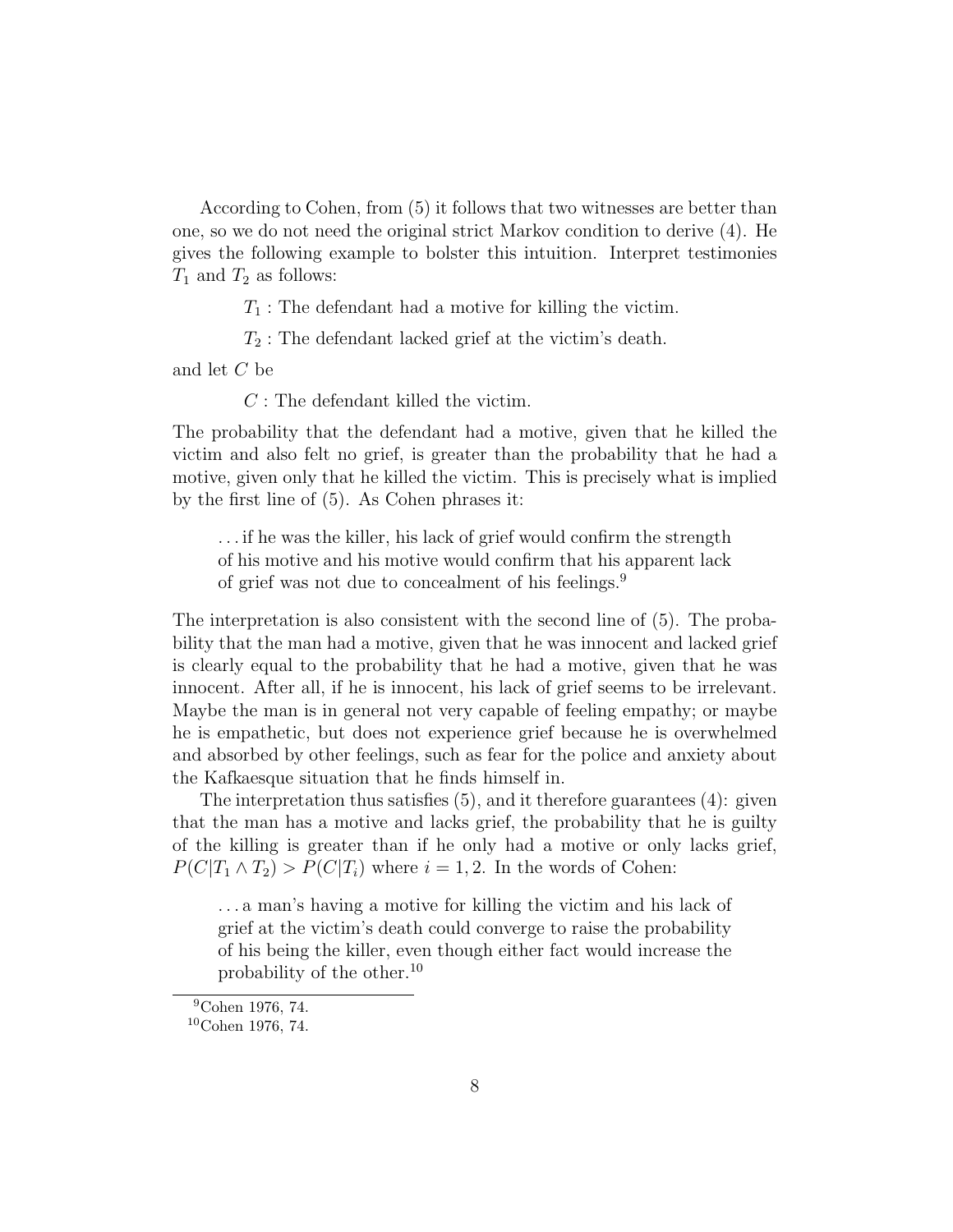In the above example of Cohen, (5) is satisfied because the first line has a 'greater than' ( $>$ ) whereas the second line uses an equality sign (=). Here is an example in which it is the other way around. $^{11}$ 

- $C$ : Kevin is employed by a criminal syndicate as a lover boy.
- $T_1$ : Kevin showers Mary with loving attention and buys her presents, many of them obtainable only on the black market.
- $T_2$ : Kevin often leaves Mary alone with unsavoury men, who take sexual advantage of her.

The probability that Kevin is employed as a lover boy is increased by either of his actions  $T_1$  or  $T_2$ : i.e.  $P(C|T_1) > P(C)$  and  $P(C|T_2) > P(C)$ ; but in the absence of the information about Kevin's employment, it seems clear that  $T_1$ and  $T_2$  are in tension with each other. They are not mutually incompatible; but there is certainly a negative correlation between them, which is expressed by  $P(T_1|T_2)$  <  $P(T_1)$ . However,  $P(T_1|C \wedge T_2) = P(T_1|C)$ , since adding the information about the unsavoury men to the knowledge that Kevin is a lover boy does not alter the probability that  $T_1$  is true. On the other hand, conditioning on information that Kevin is not employed as a lover boy would not remove the tension between  $T_1$  and  $T_2$ , so we would expect  $P(T_1|\neg C \wedge$  $T_2$   $\leq P(T_1|\neg C)$ . So this example satisfies (5) because it corresponds to the situation in which the sign in the first line is  $=$  and in the second one is  $\lt$ .

Both examples above imply a violation of the original Markov constraint.<sup>12</sup> They help us in developing the intuition that (4) follows from (5), but of course they do not constitute a proof. In his paper Cohen has successfully demonstrated that the above weakening of the Markov condition suffices to ensure that two witnesses are better than one. That is, he proved that (4) can be derived from (5), together with the assumption that the testimonies are incriminating,  $P(C|T_i) > P(C)$  with  $i = 1, 2$ . Although very ingenious, Cohen's proof is long, taking up more than three pages, and also a bit intricate. In our appendix we offer a shortened and more transparent proof.<sup>13</sup>

<sup>11</sup>This example is not one of Cohen's.

<sup>&</sup>lt;sup>12</sup>The second example illustrates that especially the second leg of the Markov condition — independence conditional on the negation of  $C$  — is questionable, and may be downright inappropriate (Author's publication 2013).

<sup>&</sup>lt;sup>13</sup>After having completed this paper, we discovered the paper of Carl G. Wagner, in which the author likewise complains that Cohen's proof "runs to three pages" (Wagner 2013, 1460). Wagner gives a shorter proof that in part is similar to ours.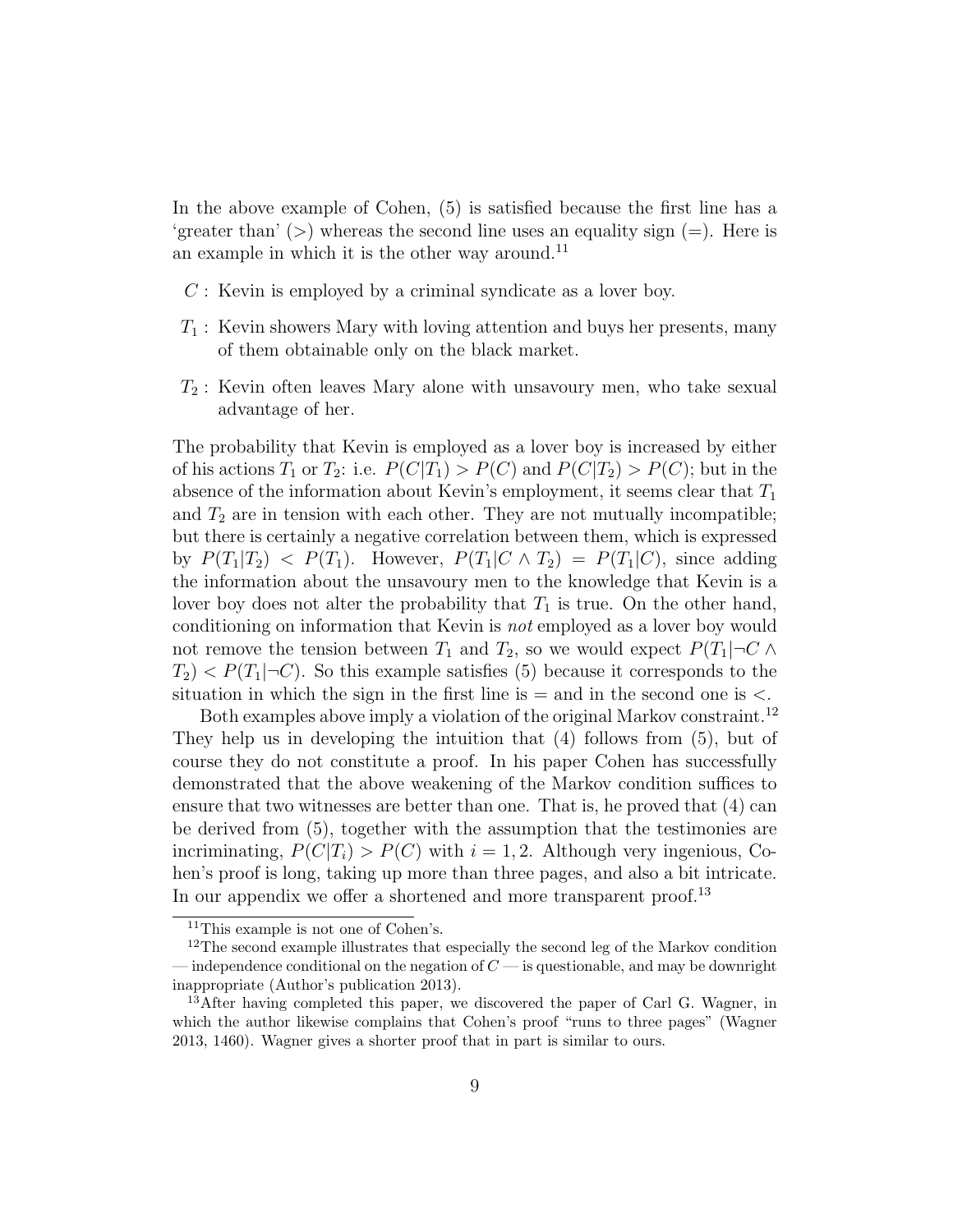### 5 Necessary and Sufficient Conditions

As was first noted by O'Neill, Cohen's condition (5) is only a sufficient condition, not a necessary one, that two testimonies are better than one.<sup>14</sup> He points out that

$$
P(T_1|C \wedge T_2) > P(T_1|\neg C \wedge T_2) \tag{6}
$$

is a necessary and sufficient condition that

$$
P(C|T_1 \wedge T_2) > P(C|T_2). \tag{7}
$$

In order to obtain also  $P(C|T_1 \wedge T_2) > P(C|T_1)$ , we would need  $P(T_2|C \wedge T_1)$  $P(T_2|\neg C \wedge T_1)$  too. If we spell this out in full we find that

$$
P(T_1|C \wedge T_2) > P(T_1|\neg C \wedge T_2) P(T_2|C \wedge T_1) > P(T_2|\neg C \wedge T_1)
$$
\n
$$
\tag{8}
$$

is necessary and sufficient for inequality (4), the statement that two witnesses are better than one:

$$
P(C|T_1 \wedge T_2) > P(C|T_i) \qquad i = 1, 2.
$$

In reply to O'Neill, Cohen grants that formally  $(8)$  is necessary and sufficient for (4), but he stresses that in forensic contexts (5) will still be indispensable.<sup>15</sup> Carl Wagner however gives an argument based on second-order probabilities to the effect that Cohen's (5) should not be regarded as a necessary condition.<sup>16</sup> Moreover, George N. Schlesinger has presented examples in which one or other of Cohen's inequalities (5) would be violated, but in which  $(8)$  is respected. One such example (in our notation) is the following.<sup>17</sup>

Suppose that  $C$  is the contention that a patient is strongly addicted to alcohol, let  $T_2$  be the claim that he has gulped down a jigger of denatured alcohol, and  $T_1$  that he has immediately afterwards gulped down another jigger containing a similar substance. Given the aversion that the denaturing of alcohol engenders, we would expect  $P(T_1|C \wedge T_2) < P(T_1|C)$ , that is, the probability that the alcoholic patient drinks another jigger  $(T_1)$ , given that he has already drunk one  $(T_2)$ , and therefore has a feeling of nausea, is less

 $^{14}{\rm O'}$  Neill 1982.

<sup>15</sup>Cohen 1982.

 $16$ Wagner 2013.

 $17$ Schlesinger 1991, 151.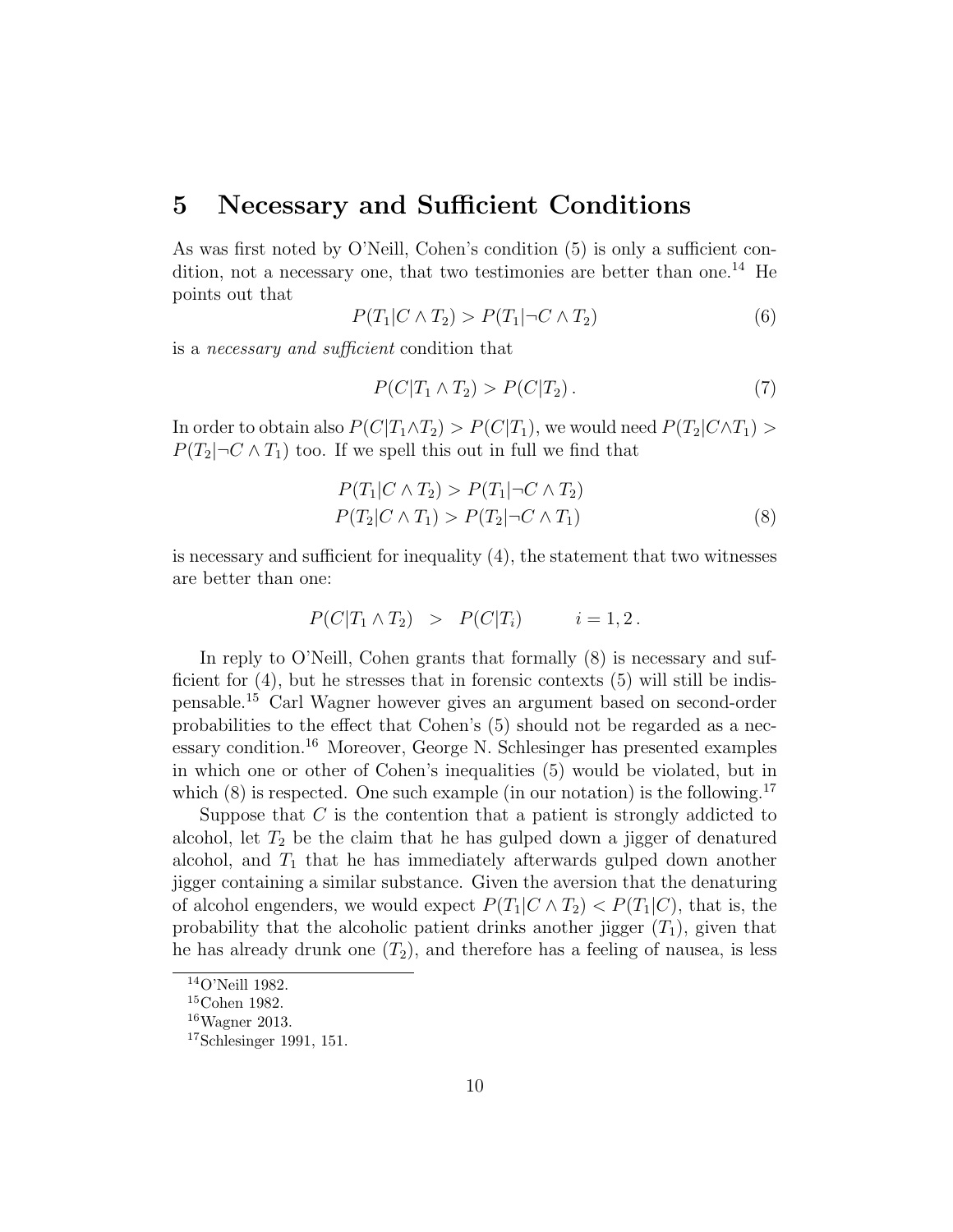than the probability that he drinks the second jigger  $(T_1)$ , given only that he is strongly addicted to alcohol  $(C)$ . This inequality contradicts Cohen's condition (5) in that it is inconsistent with its first line. Nevertheless it is still true that it is more likely that the patient is strongly addicted to alcohol if he drinks both jiggers than if he only drinks one, i.e.  $P(C|T_1 \wedge T_2) > P(C|T_2)$ .<sup>18</sup>

We do not want to go into all the details of Cohen's proof. For our purposes it is enough to say that he goes from (5) to (4) via a formula that is equivalent to our  $(8)$ .<sup>19</sup> Cohen first proves that  $(5)$  is sufficient for  $(8)$  and then that the latter suffices for (4). In schema:

$$
(5) \longrightarrow (8) \longrightarrow (4).
$$

O'Neill and Schlesinger however note that (8) and (4) are equivalent:

$$
(5) \longrightarrow (8) \longleftrightarrow (4).
$$

Since (5) can be false while (8) is true (an example is given by the above story about the denatured alcohol), one might start the derivation with (8) rather than (5), and this is precisely what both O'Neill and Schlesinger do. In this sense their proofs rely on that of Cohen: they pick out, as it were, the  $(8)-(4)$  part only of Cohen's  $(5)-(8)-(4)$  reasoning.

A new and useful alternative to condition (8) is afforded by the insight that (8) is true if and only if the following inequality holds:

$$
P(T_1|C \wedge T_2) > P(T_1|T_2).
$$
\n(9)

Since  $(9)$  is also a necessary and sufficient condition for the validity of  $(4)$ , we have a new schema, which does not use Cohen's (8):

$$
(5) \longrightarrow (9) \longleftrightarrow (4).
$$

The technical justification of all these claims can be found in the appendix. As we will argue in the next section, in practice our (9) is sometimes preferable to (8).

<sup>&</sup>lt;sup>18</sup>Ibid. We have replaced Schlesinger's D by C, his  $E_1$  is our  $T_2$ , and his  $E_2$  is our  $T_1$ ; we switched the indices 1 and 2 in order to discuss the example more easily. Three decades after O'Neill and Schlesinger proved that (8) is a necessary and sufficient condition for (4), Michael Huemer derived the same result, apparently unaware of their achievements (Huemer 2007). The fact that he has not seen Schlesinger's attempt to give examples might explain why Huemer is unduly pessimistic about the practical utility of the derivation.

<sup>&</sup>lt;sup>19</sup>The formula in question is inequality (40) on p. 77 of Cohen 1976, and inequality (39) on p. 106 of Cohen 1977.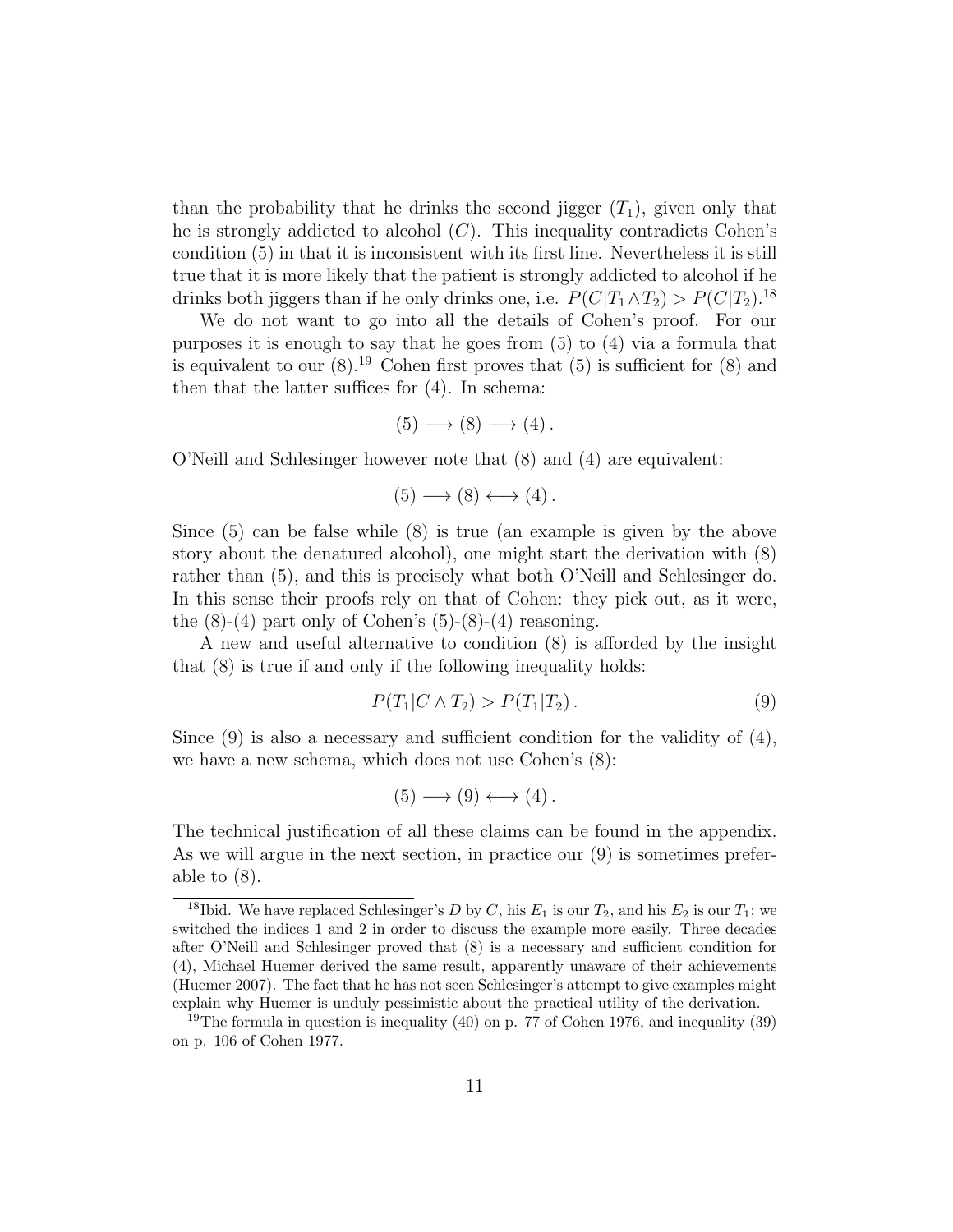The probability distribution depicted in Figure 2 illustrates a situation where Cohen's condition (5) fails, but (8) as well as our (9) applies. The following inequalities hold:

$$
P(T_1|C \wedge T_2) = \frac{4}{5} < \frac{5}{6} = P(T_1|C)
$$
\n
$$
P(T_1|\neg C \wedge T_2) = \frac{3}{5} > \frac{1}{2} = P(T_1|\neg C)
$$
\n
$$
P(T_1|C \wedge T_2) = \frac{4}{5} > \frac{3}{5} = P(T_1|\neg C \wedge T_2)
$$
\n
$$
P(T_1|C \wedge T_2) = \frac{4}{5} > \frac{7}{10} = P(T_1|T_2)
$$
\n
$$
P(C|T_2) = \frac{1}{2} > \frac{3}{8} = P(C)
$$
\n
$$
P(C|T_1 \wedge T_2) = \frac{4}{7} > \frac{1}{2} = P(C|T_2).
$$

From the first two inequalities we see that both conditions of the weakened Markov condition (5) are violated; while the third and fourth show that the O'Neill-Schlesinger condition (8) and our new condition (9) are satisfied. The fifth inequality shows that the second testimony raises the probability of C above what it originally was; and the sixth indicates that the two testimonies increase the probability even more.



Figure 2: Violation of Cohen's Condition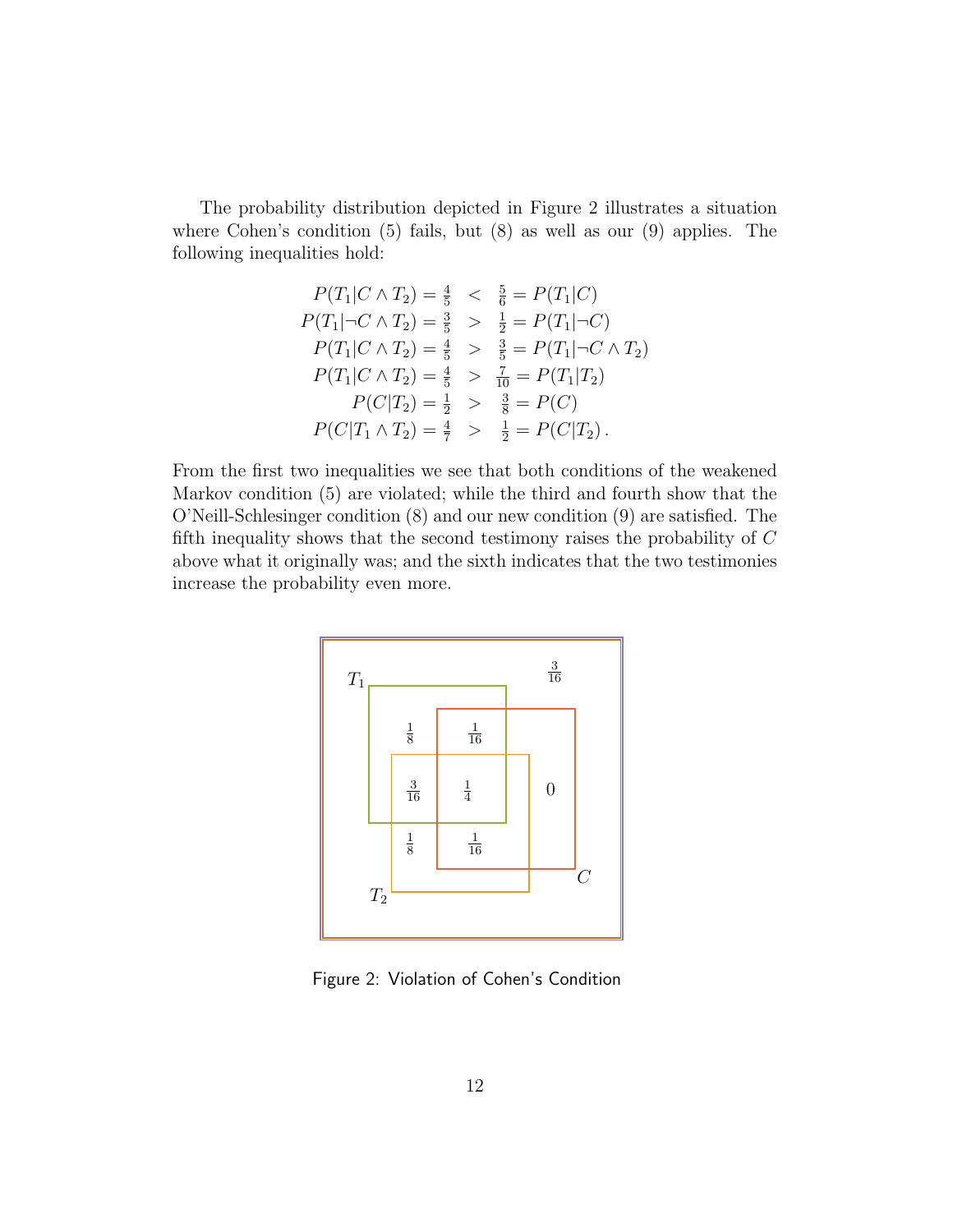## 6 Concluding Remarks

We have seen that under the Markov condition two witnesses are better than one; and we recalled L. Jonathan Cohen's proof that even a weakened version the Markov requirement is enough to draw that conclusion. Cohen's proof is however long and somewhat impenetrable, and we have replaced it by a simpler and more transparant one.

Like the proof of Cohen, ours gives only a sufficient and not a necessary condition for the conclusion that two witnesses are to be preferred. L.J. O'Neill succeeded in finding a condition that is both necessary and sufficient, and Schlesinger illustrated it by giving some real life examples. We showed that their reasoning is actually dependent on Cohen's, in the sense that it uses the second half of Cohen's argument; and we have offered a necessary and sufficient condition which is different from Cohen's reasoning.

Here is how Alice's trial of Section 2 is analyzed when our condition is used. Recall the testimonies by Clara and Deanna respectively:

 $T_1$ : Alice had a gun in her purse on the night of the crime.

 $T_2$ : Alice had an argument with Bob on the night of the crime.

 $P(T_1|T_2)$  is the probability that Clara's testimony was trustworthy, on condition that there was indeed a connubial altercation. In the first instance we supposed that the testimonies of Clara and Deanna were independent of one another:  $P(T_1|T_2) = P(T_1)$ . In many contexts this seems a natural assumption to make. After all, Alice may simply have been exercising her second amendment rights, and then having a gun in her purse had nothing to do with her quarrel with Bob. Independence of the two testimonies is however neither necessary nor sufficient for the conclusion that two testimonies are better than one would have been.

Often  $P(T_1|T_2)$  is not equal to  $P(T_1)$ . Alice may have taken the gun out of its box with the explicit purpose of effecting the quietus of her quarrelsome spouse; and if we add the hypothesis that Alice actually did shoot Bob to the condition that Deanna told the truth, the probability that Clara's testimony was accurate will surely be increased:

$$
P(T_1|C \wedge T_2) > P(T_1|T_2).
$$

As we have seen, this inequality is a necessary and sufficient condition that the two testimonies are superior to one.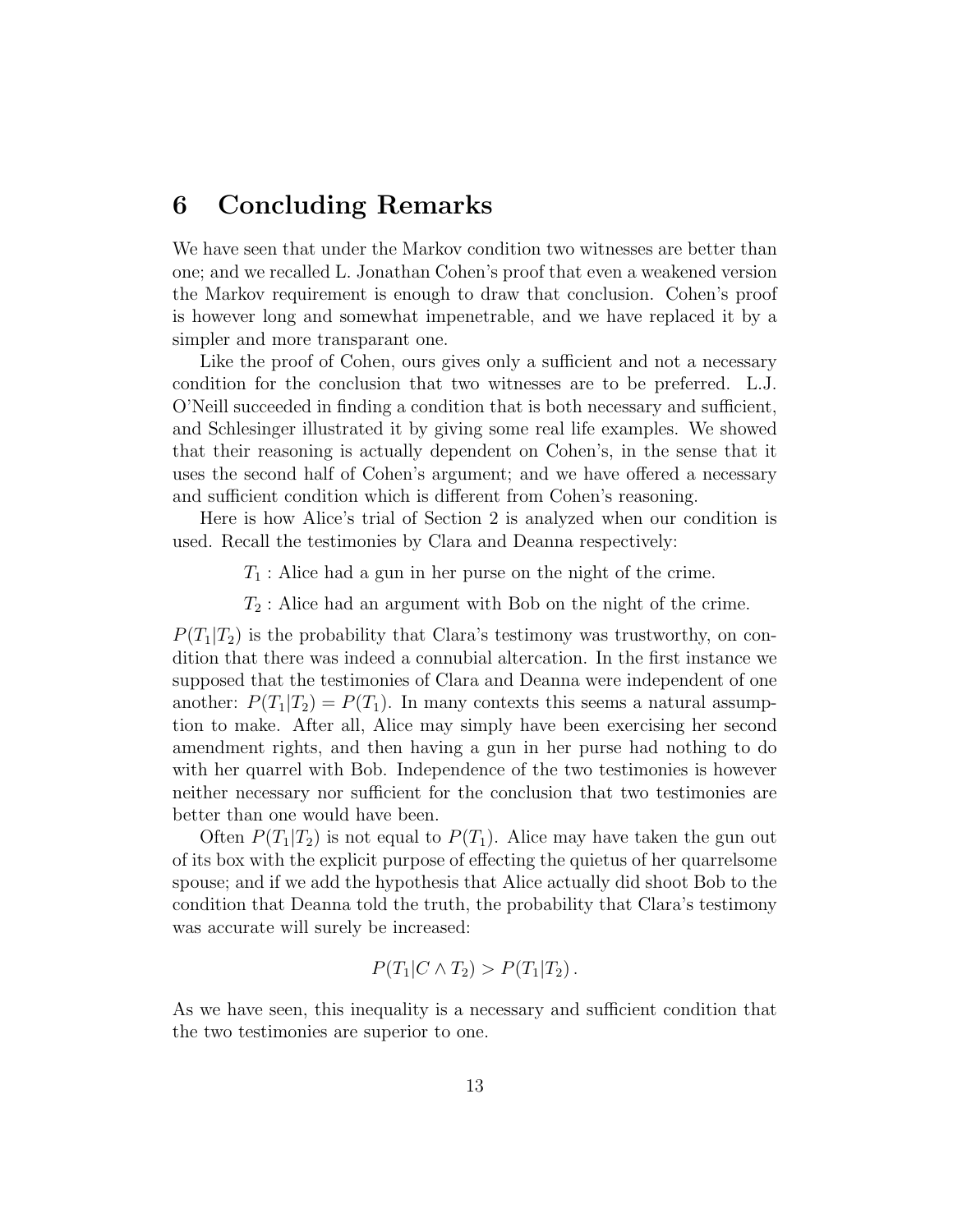We believe there are scenarios where our necessary and sufficient condition fares better than that of O'Neill or Schlesinger. For example, imagine a special sale of 100 television sets is announced in a downtown store, but due to a miscommunication between the employees, nobody checked whether the customers actually paid for what they took home. Consider the following propositions:

- C : 99 of the 100 television sets carried out of this store have been stolen.
- $T_1$ : Jones has not paid for a television set.
- $T_2$ : Jones carried a television set out of this store.

The conditional probability that Jones has not paid anything, given that 99 of the 100 television sets were stolen, and that he was seen leaving the store with a television set, namely  $P(T_1|C \wedge T_2)$ , is at least 0.99.<sup>20</sup> On the other hand, the conditional probability that Jones has not paid anything, given merely that he was seen leaving the store with a television set,  $P(T_1|T_2)$  (without the information that 99 sets have been stolen), is certainly considerably less than 0.99. Thus  $P(T_1|C \wedge T_2) > P(T_1|T_2)$ , which is our necessary and sufficient condition for  $P(C|T_1 \wedge T_2) > P(C|T_2)$  to hold. For the O'Neill-Schlesinger inequality we would need to look at  $P(T_1|\neg C \wedge T_2)$ , the conditional probability that he has not paid anything, given that it is not the case that 99 of the 100 sets were stolen, and that he was seen leaving the store with a television set. This is clearly an awkward condition: does it allow perhaps that 98 sets were stolen, or maybe even all 100? Our condition, in which we do not need to consider what  $\neg C$  implies, is more straightforward in this case. It is of course true that if our inequality is satisfied, so is the one of O'Neill and Schlesinger, and *vice versa*: it is simply a matter of which is the more convenient.

 ${}^{20}P(T_1|C \wedge T_2) = \frac{P(T_1 \wedge T_2|C)}{P(T_2|C)} = \frac{0.99}{P(T_2|C)} \geq 0.99.$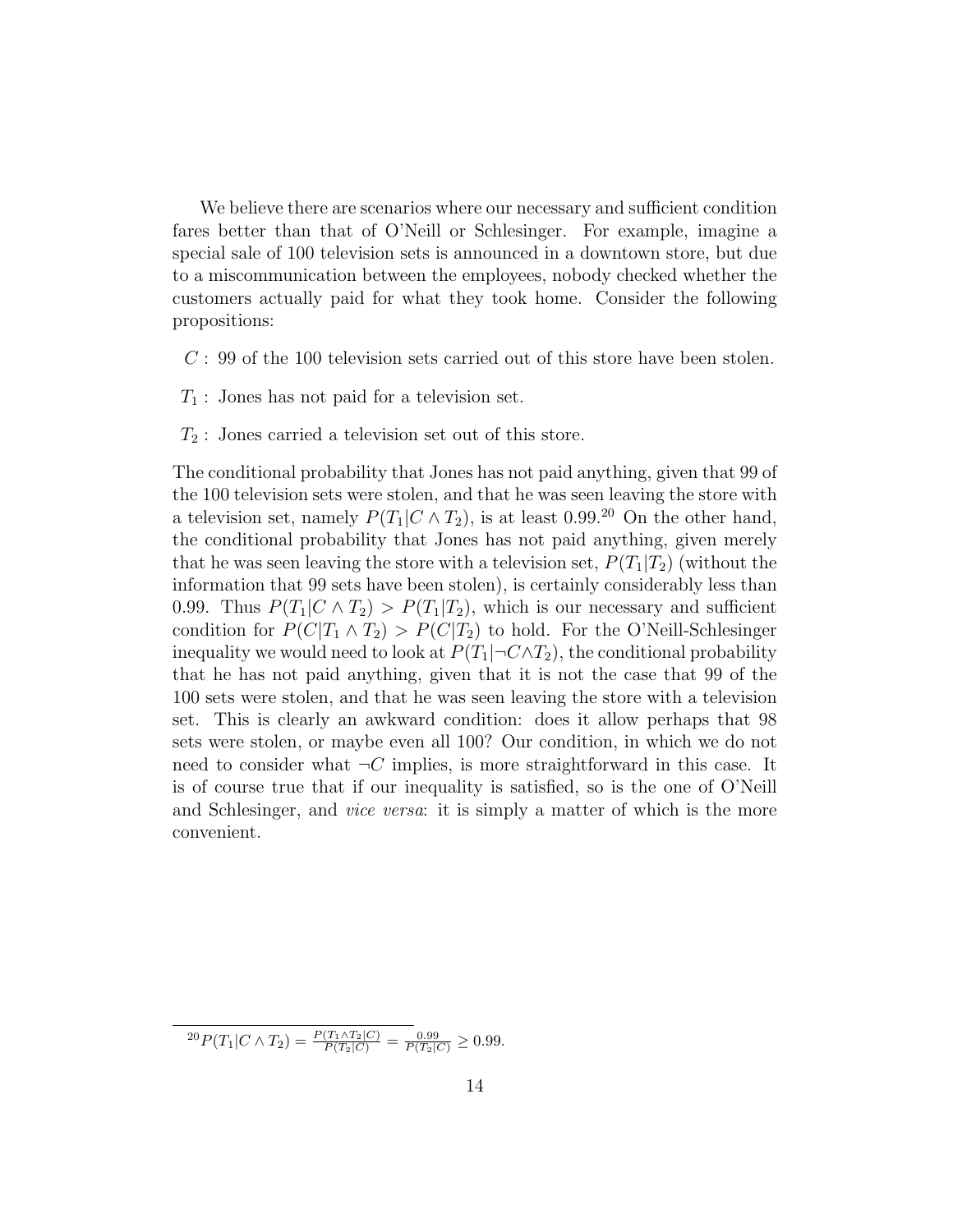# Appendix

#### Theorem

If the following conditions are satisfied

$$
P(C|T_i) > P(C) \qquad i = 1, 2, \tag{10}
$$

$$
P(T_1|C \wedge T_2) \geq P(T_1|C) \tag{11}
$$

$$
P(T_1|\neg C \land T_2) \leq P(T_1|\neg C), \tag{12}
$$

then

$$
P(C|T_1 \wedge T_2) > P(C|T_i) \qquad i = 1, 2. \tag{13}
$$

The probabilities are assumed to be *regular*, i.e. the values 0 and 1 are excluded.

### Proof

$$
P(T_1|C) - P(T_1|\neg C) = \frac{P(T_1 \land C) - P(T_1)P(C)}{P(C)P(\neg C)}
$$
  
= 
$$
\frac{[P(C|T_1) - P(C)]P(T_1)}{P(C)P(\neg C)}.
$$

From (10) we see that  $P(C|T_1) - P(C)$  is positive, and it therefore follows from the above equation that  $P(T_1|C)-P(T_1|\neg C)$  is positive. In other words,

$$
P(T_1|C) > P(T_1|\neg C);
$$

and from (11) and (12) we conclude that

$$
P(T_1|C \wedge T_2) \ge P(T_1|C) > P(T_1|\neg C) \ge P(T_1|\neg C \wedge T_2), \quad (14)
$$

so that

$$
\frac{P(T_1 \wedge C \wedge T_2)}{P(C \wedge T_2)} > \frac{P(T_1 \wedge \neg C \wedge T_2)}{P(\neg C \wedge T_2)}.
$$
\n(15)

After cross-multiplication and use of total probability, we find

$$
P(T_1 \wedge C \wedge T_2)[P(T_2) - P(C \wedge T_2)]
$$
  
> 
$$
P(C \wedge T_2)[P(T_1 \wedge T_2) - P(T_1 \wedge C \wedge T_2)].
$$
 (16)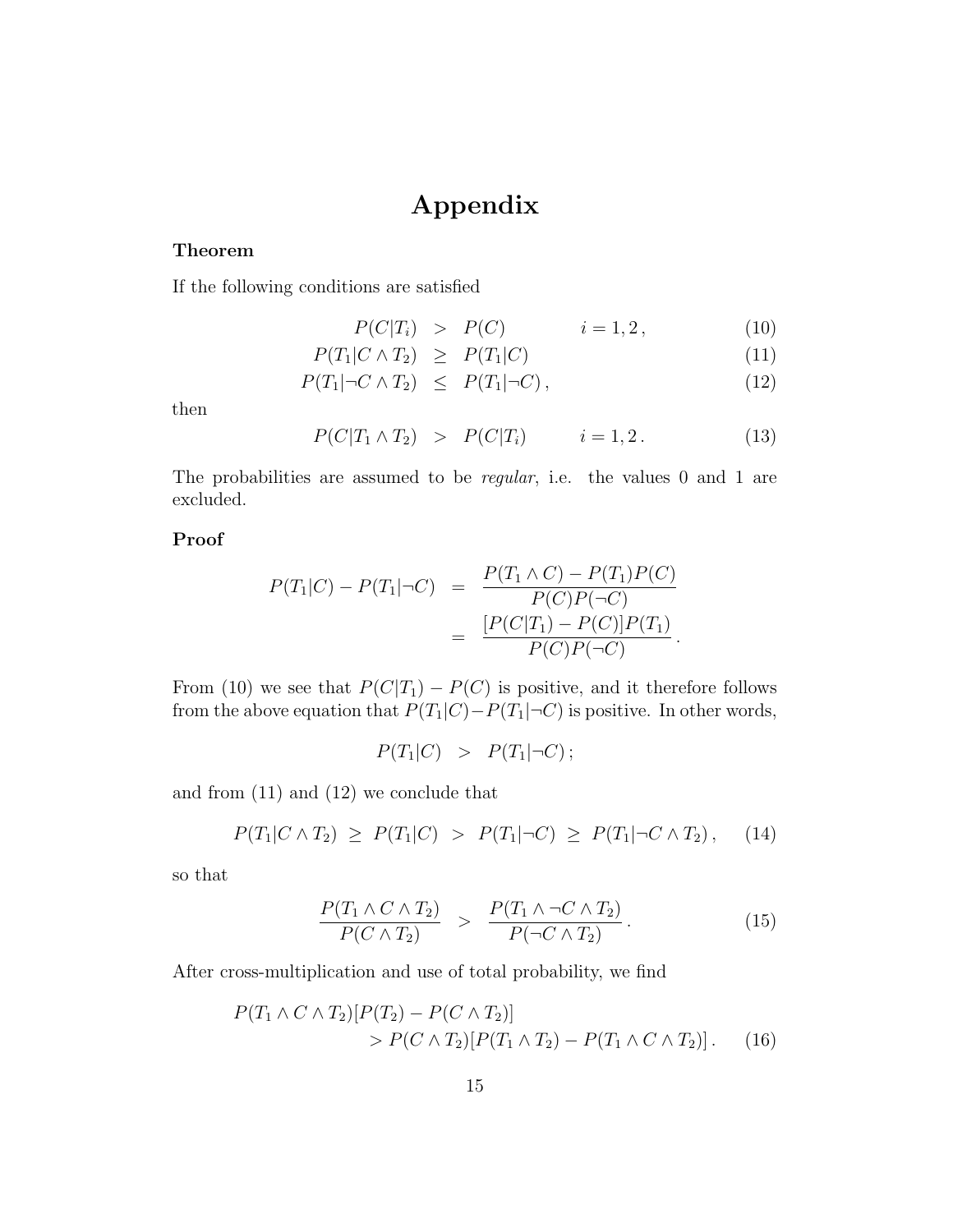Multiplying the parentheses out, we see that two terms cancel, leaving

$$
P(T_1 \wedge C \wedge T_2)P(T_2) > P(C \wedge T_2)P(T_1 \wedge T_2).
$$
 (17)

In view of the regularity condition, we may divide both sides freely by probabilities, obtaining two useful expressions:

$$
\frac{P(T_1 \wedge C \wedge T_2)}{P(C \wedge T_2)} > \frac{P(T_1 \wedge T_2)}{P(T_2)},
$$
\n(18)

and also

$$
\frac{P(T_1 \wedge C \wedge T_2)}{P(T_1 \wedge T_2)} > \frac{P(C \wedge T_2)}{P(T_2)}.
$$

The latter inequality implies that  $P(C|T_1 \wedge T_2) > P(C|T_2)$ , which is one half of what we wanted to demonstrate. We prove  $P(C|T_1 \wedge T_2) > P(C|T_1)$  by interchanging  $T_1$  and  $T_2$  in the whole demonstration.

#### Corollary

A particular case of conditions (11) and (12) is obtained by requiring independence of the two testimonies, conditional on C and on  $\neg C$ , which is the classic Markov constraint:

 $P(T_1|C \wedge T_2) = P(T_1|C)$  and  $P(T_1|\neg C \wedge T_2) = P(T_1|\neg C)$ .

The conclusion (13) is the same.

#### Comment

From (14) we have

$$
P(T_1|C \wedge T_2) > P(T_1|\neg C \wedge T_2), \qquad (19)
$$

this being the Schlesinger constraint; and the conditions (11) and (12) can be replaced by (19). From (18) we see that

$$
P(T_1|C \wedge T_2) > P(T_1|T_2). \tag{20}
$$

This inequality holds if and only if (19) does, and it constitutes a necessary and sufficient condition for  $P(C|T_1 \wedge T_2) > P(C|T_2)$  to hold. This is clear, since if  $(20)$  does *not* hold, i.e. if

$$
P(T_1|C \wedge T_2) \leq P(T_1|T_2),
$$